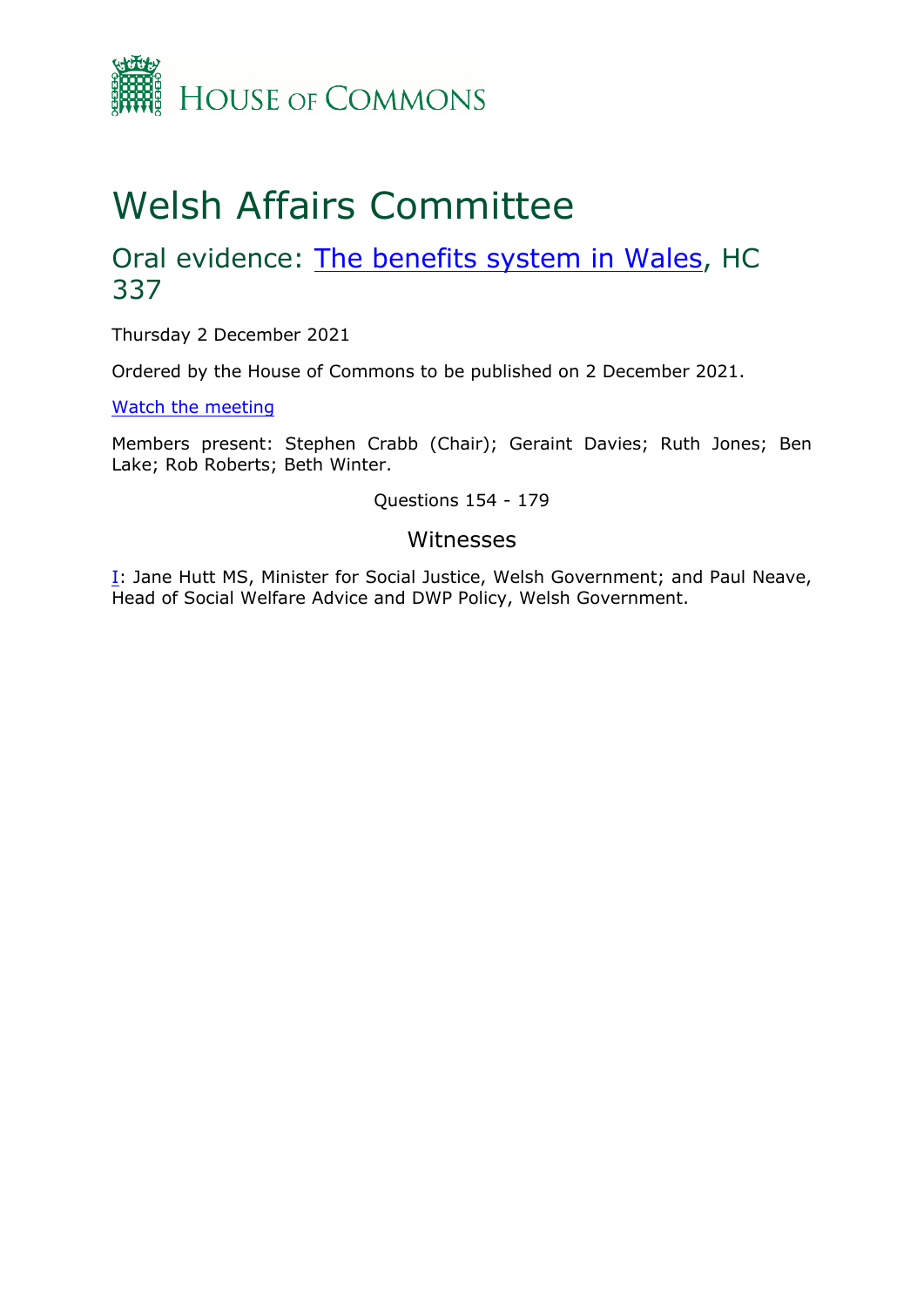

## <span id="page-1-0"></span>Examination of witnesses

Witnesses: Jane Hutt and Paul Neave.

[*This evidence was taken by video conference*]

Q154 **Chair:** Good morning and welcome to this session of the Welsh Affairs Committee from Committee Room 8 in the House of Commons. Delighted to be joined this morning by Jane Hutt, who is the Minister for Social Justice in the Welsh Government, and joined by one of her officials, Paul Neave, who is head of social welfare advice and DWP policy in the Welsh Government. We are continuing our inquiry into the benefits system in Wales.

Minister, it is great to see you again. You are, I think, far and away the most experienced serving Minister in the Welsh Government. I think you have been serving as a Minister continuously for almost the entire history of devolved government in Wales. Looking at the poverty statistics in Wales, when you look at the data going back—gosh, 25 years—one thing that strikes me is that Wales has consistently recorded the highest rates of poverty, compared to the other nations of the United Kingdom.

To start the discussion, Minister, very briefly could you just give us a sense of why you think Wales consistently records those higher poverty rates and, in broad terms, give us a sense of the Welsh Government strategy for tackling poverty in Wales?

*Jane Hutt:* Thank you very much, Stephen. I am very pleased to be here. I very much welcome the Welsh Affairs Committee inquiry into the benefits system in Wales. In opening, I would say that we did give some evidence earlier in the inquiry—which I hope was helpful—laying out the challenges that are very relevant to your inquiry, particularly focusing on the issues concerning the benefits system and the impact of the pandemic.

You make a very important point in terms of poverty levels in Wales. As you and your colleagues are very much aware, the key levers for tackling poverty are the powers over tax and welfare systems and they sit with the UK Government. As the Welsh Government, we are doing everything we can to reduce the impact of poverty and support those living in poverty. We have our child poverty strategy, which sets out our objectives for improving outcomes for low-income families and on the impact of poverty. In terms of those objectives, what is important is that they are focusing on reducing the number of children living in workless households; increasing the skills of our parents and young people; reducing the poverty in education, health and economic outcomes; creating a strong economy and labour market; and action to increase household income.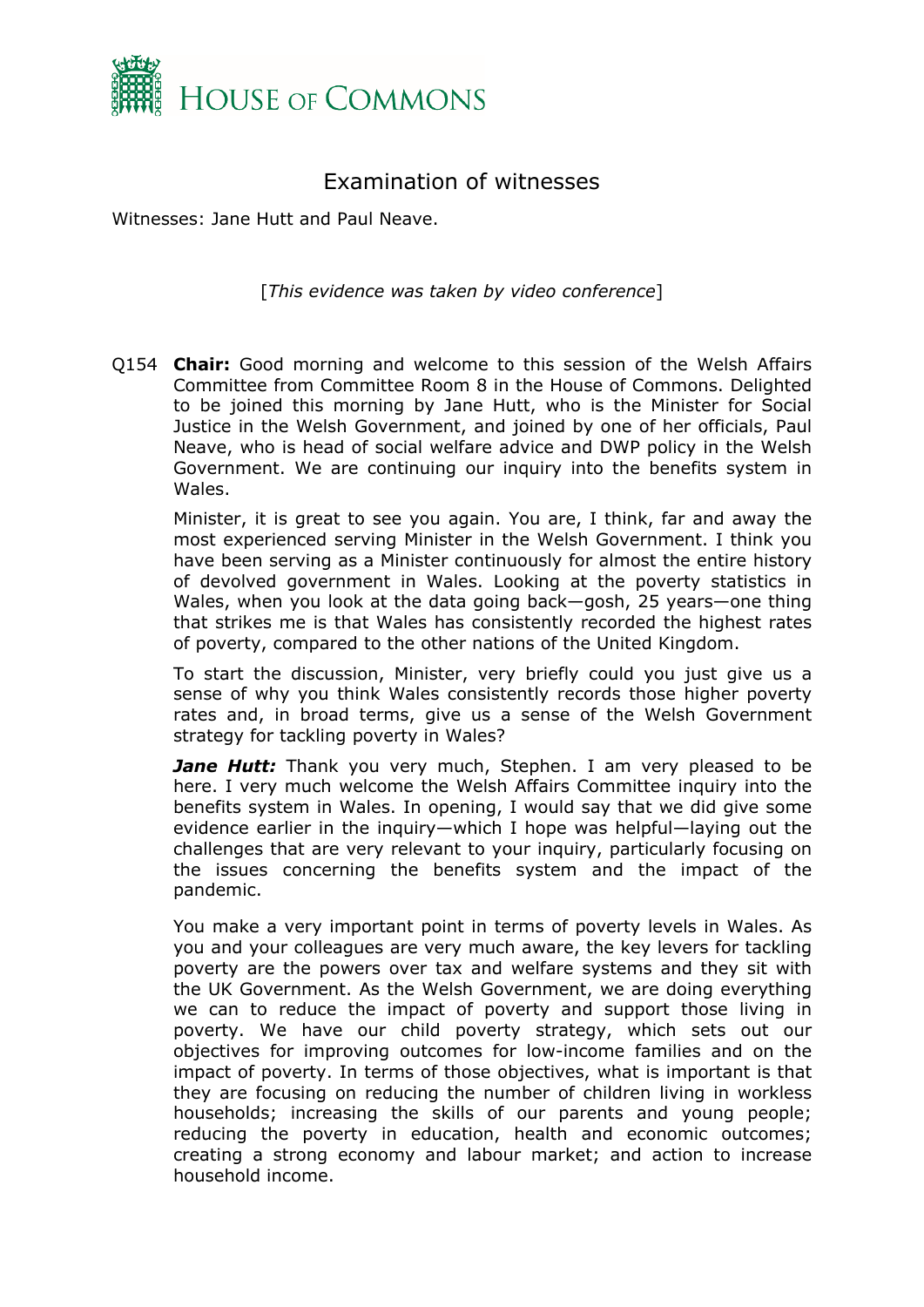

Of course, what is very important is that we have a very generous social wage. Again, this is what we can do in Wales with our powers, childcare offer, council tax reduction scheme, long-term home programmes, free prescriptions, getting more money into the pockets of our families in Wales, tackling food poverty, addressing food insecurity and our income maximisation action plan.

I go back to the fact that, crucially, these levers, in terms of tax and welfare, are sitting with the UK Government. The impact of the pandemic, which is very much a focus of your inquiry, has shown a deepening of inequalities, not just in Wales but across the board. I would also say, in response to that key question, that in our evidence to your Committee we have outlined the adverse impacts of social security and of the welfare responsibilities in the UK on the welfare reforms on households, prepandemic.

Of course, you will be very well aware of the evidence that we heard that that has had an adverse impact in increasing levels of poverty in Wales. I laid that out very clearly in my evidence and we would still wish to make the point, particularly in more recent weeks and months, about the cuts to the £20 universal credit uplift, which we know has already had a damaging impact on families, in a perfect storm of rising costs, living costs and fuel costs in Wales. Therefore, it is about a joint responsibility at this point in time and very much in terms of tax and welfare.

You will also be very much aware of the fact that with our co-operation agreement with Plaid Cymru, which came into force yesterday, in terms of tackling poverty—

**Chair:** We will get on to that

*Jane Hutt:* We are looking at what we can do with the administration of welfare.

**Chair:** Minister, thank you very much. I am conscious that we are in danger of getting into areas that other colleagues may wish to ask you about. I have also been slipped a note from the audio team asking whether you could just move slightly closer to the microphone if that is okay. Thank you very much. Rob Roberts.

Q155 **Rob Roberts:** One of the most important aspects of what we are looking at, I think, is the lessons that have been learned from the pandemic in terms of welfare delivery. Obviously, post pandemic reforms are a must and will be vital. All the Welsh parties—apart from your own—have called for a Wales only inquiry in order to learn the lessons from the pandemic. The campaign Covid Bereaved Families for Justice is becoming infuriated that the First Minister has not agreed to one.

Back in September, the First Minister said that the Prime Minister and his Government were incompetent and awful to the core, yet, seven days ago, he called on the Prime Minister to hold a meaningful public consultation. Given the First Minister does not think that the Prime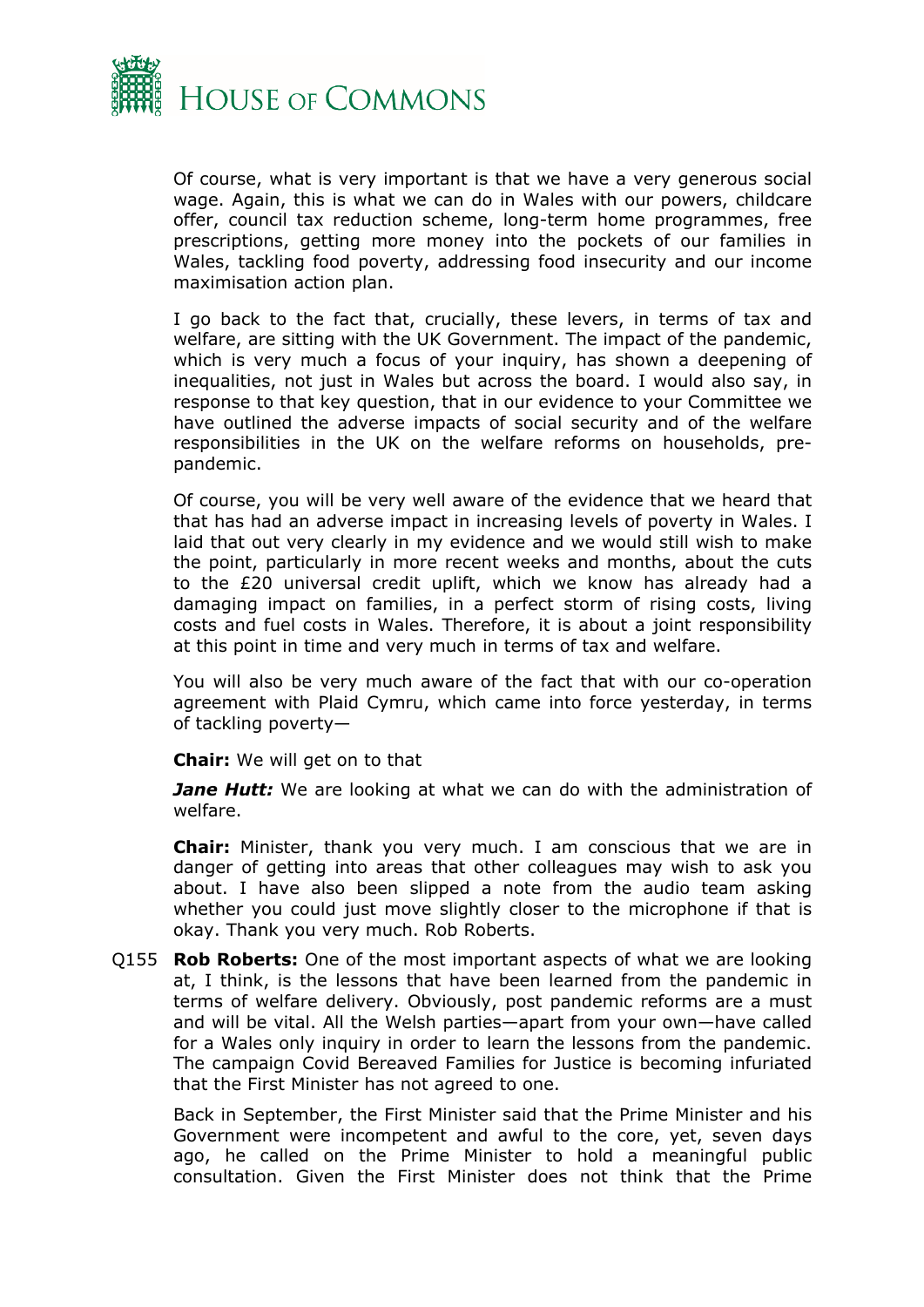

Minister has any competence, why will he not hold a Wales only public inquiry?

**Jane Hutt:** I think you might have benefited from sitting in our Senedd on Tuesday to hear the questions and answers by the First Minister. He said he was very pleased to have received a letter from the Prime Minister about the importance of Wales being part of the UK-wide inquiry, which of course is supported by the Conservative Government. The First Minister has raised concerns about the terms of reference to ensure that Wales is fully and properly engaged in that—in terms of the appointment of a chair and so on—and the impact of the forthcoming inquiry that is going to happen anyway, in terms of ensuring that the Welsh citizens are going to be fully engaged and feel confident in that inquiry. You would have benefited from hearing the responses of the First Minister directly as a result of engaging with the Prime Minister and, indeed, on many occasions, raising issues about the forthcoming UK inquiry.

Q156 **Rob Roberts:** I understand. Thank you. Given that Scotland is running its own, would you be of the opinion that Scotland is wrong to be running its own?

*Jane Hutt:* The First Minister has made it very clear—indeed, you may have heard that a well-regarded Scottish academic, Hugh Pennington, has also said that we should be looking to a UK-wide inquiry—that this is a serious issue that we need to look at. The First Minister has met with the bereaved families and taken on board, as we do on a day to day basis, the issues and impacts of the pandemic.

I would also like to ask you, as a representative for your constituency, did you support the cut to the universal credit of £20 a week? This is actually the impact of the UK Government's policies on the lives of people who are coming into a recovery, which we know is still very much with us in terms of the impact of the pandemic, and coming out with a fairer as well as greener recovery, which is what the First Minister and the Welsh Government are clear about. I hope that you will see that the UK Government have responsibility for this inquiry and to look at the impact of the benefit system on Wales. That is what this inquiry is about today, isn't it? That is what I am coming to answer questions about.

**Chair:** Absolutely, I think we should move on. Thank you, Rob. Beth Winter.

Q157 **Beth Winter:** Thank you. Diolch yn fawr as well, Jane, for joining us today, and your colleague, Paul.

You have just touched on the fact that the current UK benefit system is inadequate to address the huge inequalities that currently exist. The pandemic definitely highlighted that. With the powers that the Welsh Government currently have, you have done a lot in terms of trying to supplement and complement the UK benefit system—for instance, free school meals during school holidays, the first nation to commit to doing that. However, there are calls from people—the Bevan Foundation has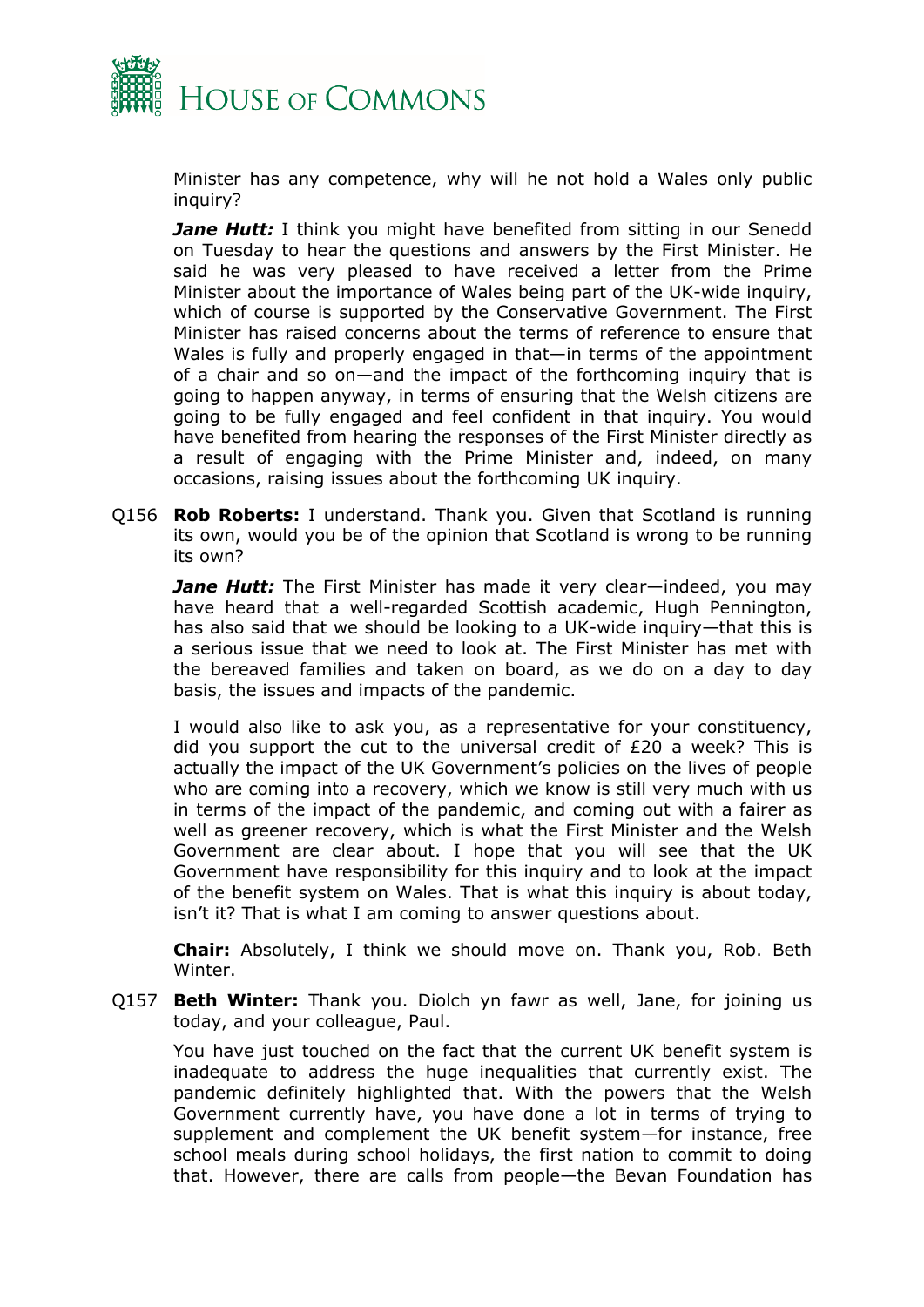

done a report on this—to address the complexity of the existing system in Wales. Your own Equality, Local Government and Communities Committee called for the establishment of a more coherent and integrated Welsh benefits system.

The Bevan Foundation has produced a report that suggests that having common eligibility, a single point of access and sufficient funds would make it easier for people to navigate the complex system because there is a significant under-claiming of benefits. Looking at the older generation in Wales, £240 million in pension credit is unclaimed in Wales, which I know you are aware of.

Coming to the specific question: what do you see as the barriers to forming a more coherent system and what is the Welsh Government doing to develop a much more integrated, coherent benefits system in Wales? Diolch yn fawr iawn.

*Jane Hutt:* Diolch yn fawr, Beth. We have already worked on what we feel should be the principles of a social security system that would meet the needs of the citizens of Wales. We believe that a social security system should be delivered with compassion, should be fair in the way it treats people and should be designed to ensure that it makes a positive contribution to tackling poverty. During the pandemic, there have been occasions when the system has prevented the Welsh Government from making decisions that deliver improvements to the financial wellbeing of all citizens in Wales. That is why it is important that we look to what is now being announced this week, following on work done by the Equality, Local Government and Communities Committee into supporting the devolution with the administration of welfare in Wales.

We can make some very important specific points about what we can do with our powers. Working with the Bevan Foundation—I know Bevan has been a witness to this inquiry—we are developing a charter for design and delivery for the Welsh benefits system that focuses on income maximisation, and that is compassionate, caring and a fair approach to benefit take-up. This charter is very much underpinning the Welsh benefits system to maximise the way in which we can passport our benefits to citizens when developing a best-practice toolkit with practical options, working very closely with local authorities.

I would like to say that we are now boosting our "Claim what's yours" income maximisation campaign. During the last financial year, our Single Advice Fund services helped people gain additional income of over £43 million. That is what we and the UK Government want to see. The "Claim what's yours" campaign raised people's awareness of welfare benefits. We ran this campaign in March for a few weeks and it helped people claim over £650,000 of extra income.

We have also boosted our Discretionary Assistance Fund and made it more flexible. It is the most generous scheme, certainly more generous than any of the schemes in England. I will say at this point, Beth, that I announced a £51 million package of support for low-income households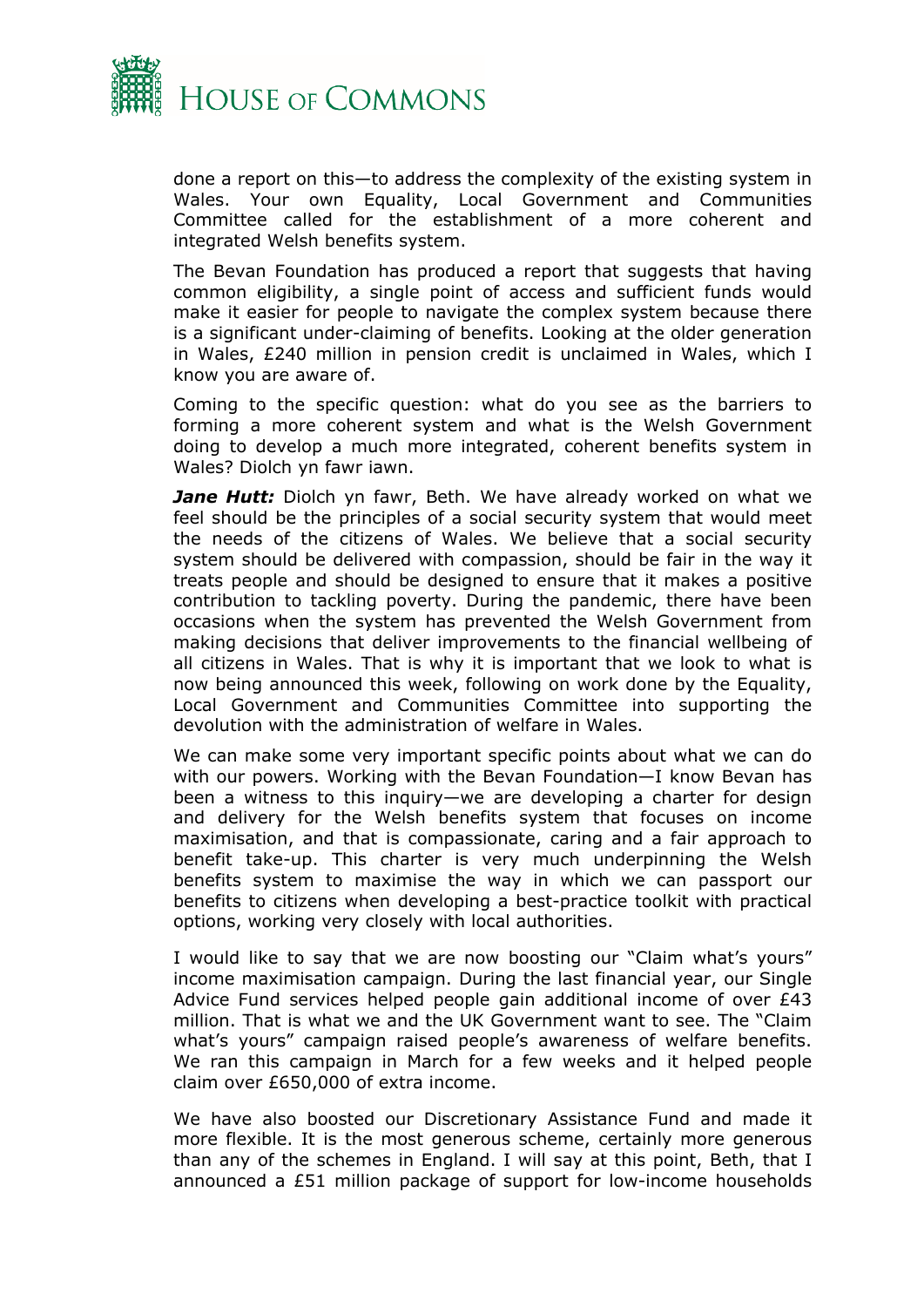

in the last couple of weeks. This will help them with the immediate pressures on living costs.

This is what the Welsh Government are doing: more than £38 million for a winter fuel support scheme, which is going to be crucial as we face this perfect storm ahead of us. What is good is that local authorities are delivering it with us. It is not going to compensate for the loss of over £1,000 a year owing to the harsh decision to end the £20 per week uplift of universal credit, but it is an important contribution from where we are putting our money; getting money into people's pockets.

I hope that gives some flavour of what we are doing with income maximisation from "Claim what's yours", with our powers that we can use in terms of our new household income package, and also the principles of the social security system that meet the needs of people in Wales and, crucially, help—the first question from the Chair—to tackle poverty in Wales.

**Chair:** Thank you. I am going to bring in Ben Lake now. I am just conscious that time is perhaps starting to run away from us. Minister, if I could make a plea for slightly shorter answers, please, and questions from colleagues, keep them as concise as possible.

Q158 **Ben Lake:** Diolch yn fawr iawn, Gweinidog. Thank you very much, Minister. We understand that one of the most important aspects of the system is making sure that people are aware of the support and benefits that are available to them. With that in mind, we understand that in Scotland the Department for Work and Pensions and the Scottish Government have developed a toolkit for work coaches in jobcentres that can help them signpost claimants specifically towards Scottish benefits. Does a similar toolkit exist in Wales?

How confident are you that jobcentre work coaches are able to point claimants to relevant support from the Welsh Government and local authorities?

*Jane Hutt:* I have mentioned the best practice toolkit that we have developed. We are developing that with the Bevan Foundation and with local authorities. I have to say we do work very closely with DWP colleagues. It is crucial. In fact, we would like to work even closer. We work very closely and well regionally, as I am sure you know as a constituency MP. There is a charter and a memorandum of understanding that Paul Neave is very much engaged in with the DWP. We have to make sure that we can passport those benefits as easily as possible. I will bring in Paul to make the point at official level, as well, where we are making these connections.

*Paul Neave:* Thank you, Minister. We have a very good working relationship with DWP across Wales. We have a liaison committee, so any information the Welsh Government wish to share with the work coaches to operate in every single county in Wales, that is where we disseminate it. The Minister has mentioned the household support fund. We will be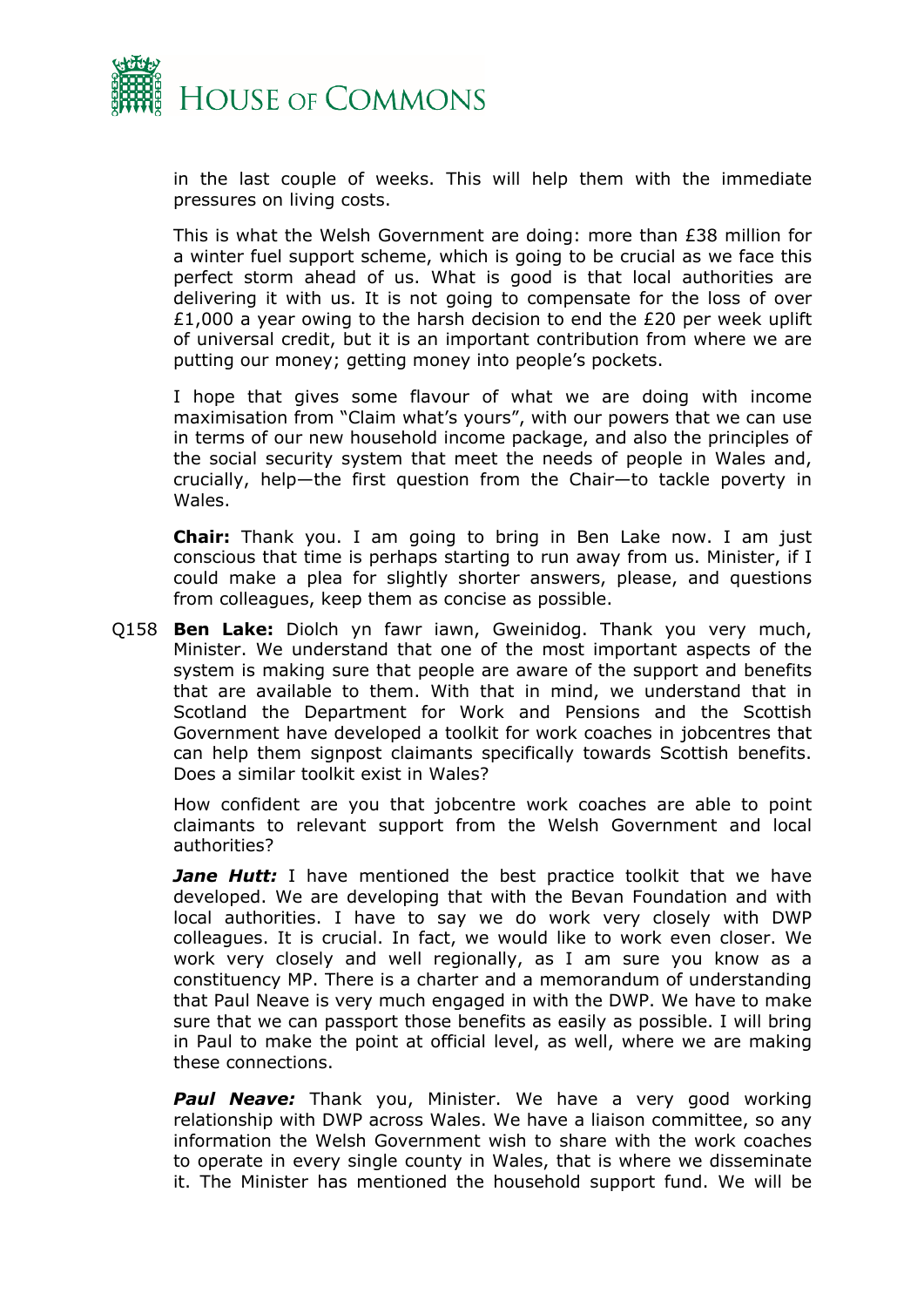

working with Jobcentre Plus work coaches so they can raise awareness with their universal credit claimants who might be eligible for that fund.

I would not say 100% knowledge of all the help and support that is available is held by a work coach, but we are making very positive moves towards that figure.

Q159 **Ben Lake:** Just as a quick follow up, are you monitoring whether this training and funding advice is changing practice on the ground? Is there a programme of monitoring to make sure that these interventions are actually boosting take-up of relevant benefits?

**Paul Neave:** Colleagues inside Jobcentre Plus will be monitoring that. They have done some excellent work. I know time is ticking away, so I will be very brief. The work coaches in Wales introduced a toolkit from Oxfam, which helps them to understand all the issues that a universal credit claimant faces. They have monitored the use of that, and it has been extremely effective in ensuring that claimants get access to all the wraparound support they need, alongside being able to claim the financial support from universal credit.

*Jane Hutt:* I would add that we are also doing some frontline work on awareness-raising training. Paul has mentioned the links to Oxfam and the Bevan Foundation as well. We have the Dangos project, which is offering training to 2,200 frontline staff. That is showing that frontline workers are learning how they can make this more effective. Of course, we are working with DWP, at a local and regional level, to make sure there is that integration with our single advice fund givers, who are very much collaborating on tailored messages, and also outreach with local authorities.

It is crucial that we are working at ground level to ensure that our constituents and our citizens access the funding that they are entitled to.

**Ben Lake:** Thank you very much.

Q160 **Ruth Jones:** Thank you for your time this morning, Minister. It is good to see you.

You and Mr Neave have already alluded to the communication, the working together and the relationships between you and DWP, but also HMRC. Last year, it was disappointing that the Welsh Government made the announcement of the £500 bonus and then it was taxed. We certainly received a lot of mail about that. What lessons have been learnt and how are you seeking to avoid that happening again in the future?

*Jane Hutt:* This was a huge disappointment because we were reaching out to our all-important social care workforce to support them in the very toughest times of the pandemic. You will recall the awful flooding that took place before the lockdown in many parts of Wales. HMRC payments were made and there was an agreement that they would not be taxed. As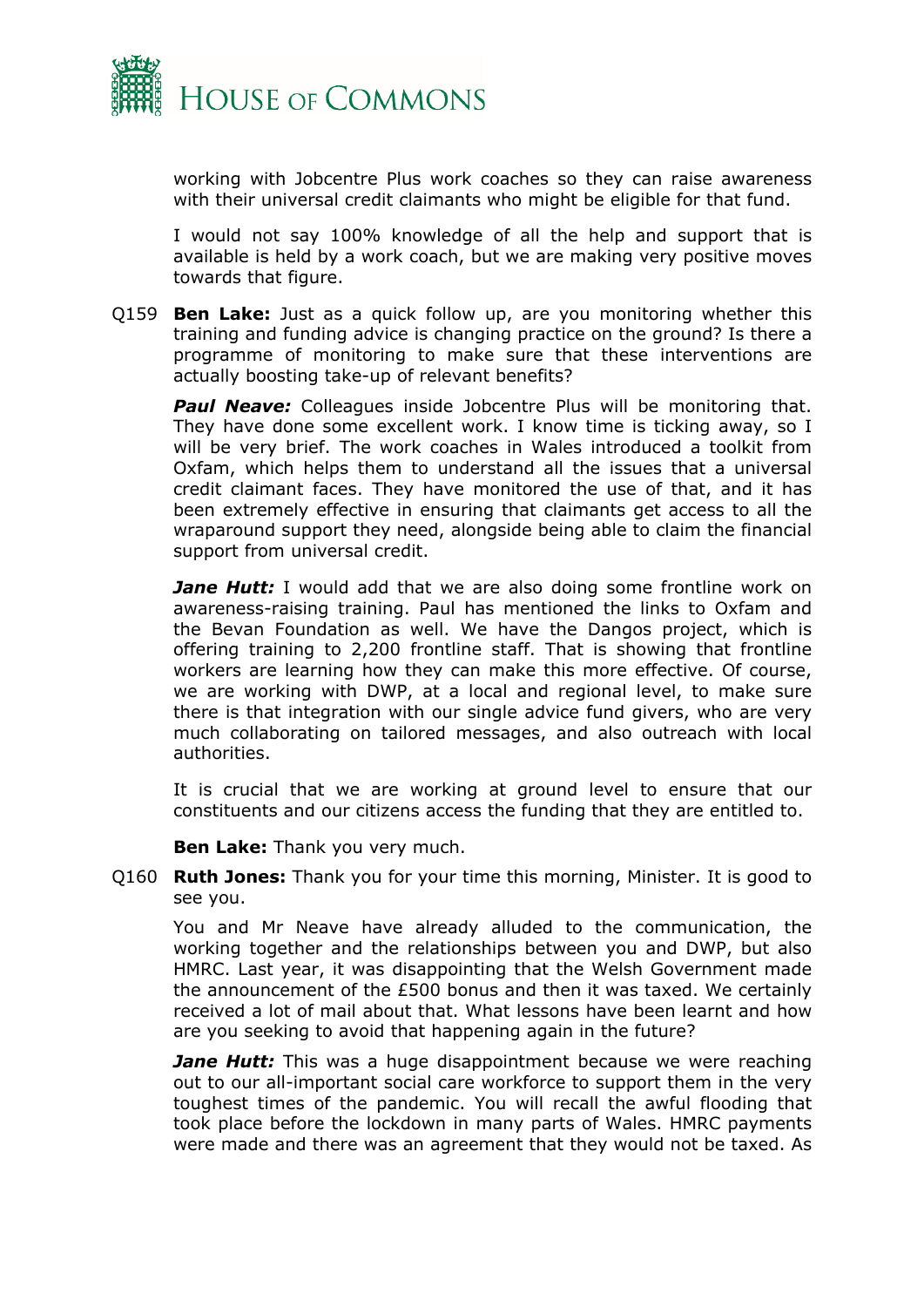

I said at the outset, in terms of tackling poverty, it is tax and welfare levers that are so crucial to us in Wales.

We have fairly strong support from other parties in the Senedd in taking up this issue with HMRC. It does limit our ability to reach out. Our household support fund: there is no issue there in terms of the payments. That is an important point. We have this new Welsh fuel support payment coming through in the next couple of weeks—so we hope you will promote it as well—and there will be no issues there in terms of impact on HMRC and DWP either. That is the way we are moving forward. However, we should have had that co-operation to ensure that the money got to the people at the sharp end of social care in the toughest of times in the pandemic.

Q161 **Ruth Jones:** Thank you, Minister. Mr Neave, obviously you are at the sharp end of the communications. How would you describe the relationship between the DWP, Treasury and with you to ensure that it is the best for Welsh citizens? How do you work together?

*Jane Hutt:* Very confidently—I think Paul will say—at that official level and delivery level, in terms of the separation of the benefits that are available. It is disappointing at ministerial level. I wrote to Thérèse Coffey several times urging the UK Government not to make the £20 universal credit cut. Disappointingly, we had no response up until after the decision was made to go ahead with it. We have been liaising very closely with our Scottish colleagues as well. My predecessor, Julie James, also approached the DWP Secretary of State to ask whether we could have a UK-wide income maximisation programme. That was not taken up.

As the settlement is at the moment in terms of devolution, this is where we should have as close an engagement at ministerial level as possible, to make sure that we can do our bit with our powers in Wales and that there should be reciprocal respect for the points and impacts that we are clearly identifying that have come through.

We have obviously made a lot of representations around the adverse impact of the welfare reform over the last 11 years, which is still having a huge impact and not just on our citizens—particularly in respect of disabled people, and universal credit, repeatedly making calls for reduction of the five-week wait by instituting a shorter, more flexible assessment period, and raising concerns about the use of advanced payments. We need to have a co-ordinated UK strategy. We have asked for that, as I said in my evidence to you. A co-ordinated UK-wide strategy focusing on income maximisation is what we would call for. We are not getting anywhere there in terms responsible and constructive engagement of the UK Government.

Q162 **Ruth Jones:** Thank you, Minister. In your evidence, Mr Neave, you have said that there is a concordat, an agreement. How is that working out?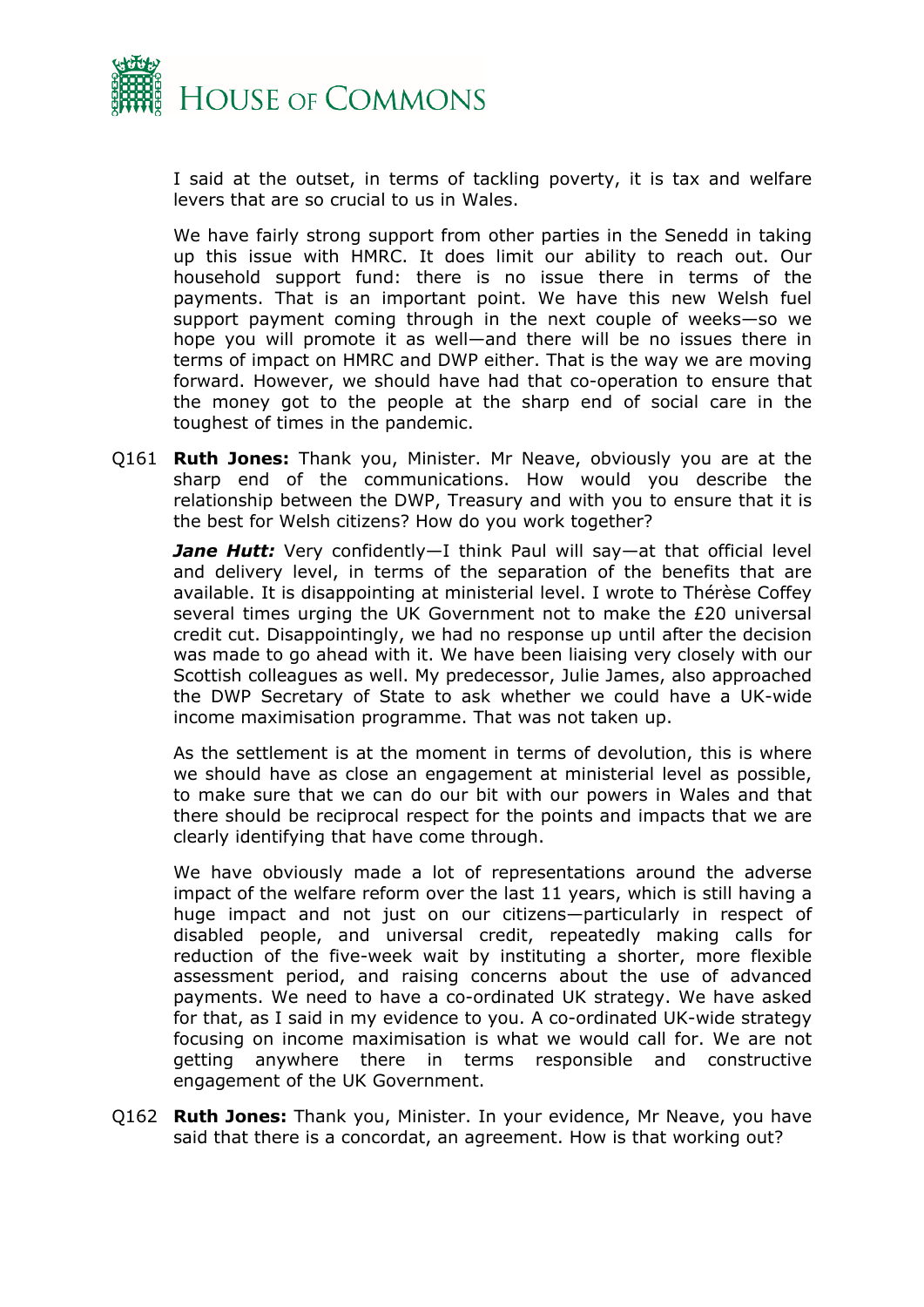

*Jane Hutt:* Paul, I think we have commented on it already. We have to deliver together for our citizens.

Q163 **Chair:** Thank you very much, Minister. Rob would like to ask a supplementary. Before he does, Minister, could I ask you a couple of supplementaries? You talked about the good working with HMRC to ensure that there is clarity about the £100 winter fuel payment. Two weeks ago, when the Welsh Government made the announcement about that, the Welsh Secretary, Simon Hart, said that he was not aware and he had not been consulted. Is it the case that the Wales Office is not being informed about it because there is a close direct relationship between the Welsh Government and HMRC? I was just puzzled as to why Simon Hart would have made that comment if, indeed, the Welsh Government were working very closely with UK Government institutions on this.

*Jane Hutt:* I wasn't aware of that comment from Simon Hart because obviously we were making decisions. They were decisions that were called for because we got what I would describe as a derisory amount of money from the £500 million announcement on the household living. We received £25 million, and we put more money in from our reserves to meet the £51 million household living grant. That was announced in the usual way.

Our officials, in preparing us and advising us as Ministers to develop such a programme, which is very significant for Wales in tackling poverty, would have ensured at official level there were discussions, and clarifications would have taken place. It is a critical point in the sense of this is something we would hope that the UK Government would welcome. We are putting in double the amount of money to meet the needs of our Welsh citizens. It has certainly been hugely welcomed by all the organisations that are at the sharp end of tackling poverty in Wales.

Q164 **Chair:** I have a specific supplementary about the discretionary assistance fund. In one of your earlier answers, you talked about the new flexibilities that the Welsh Government had introduced to the fund as a result of the pandemic. Is it the intention of the Welsh Government now to make those new flexibilities a permanent feature of the discretionary assistance fund?

*Jane Hutt:* The discretionary assistance fund has been a very important source of emergency payments for citizens in Wales, and we are very aware of that. It was designed to be a fund of last resort to support people in extreme hardship and many of the most vulnerable in society. We had to adapt the fund—the emergency assistance payments—to meet the increased demand during the pandemic for essential costs, for example, in response to flooding, as well as the pandemic and extreme financial hardship.

I am pleased by the fact that you recognise that not only have we increased the funding for the discretionary assistance fund substantially,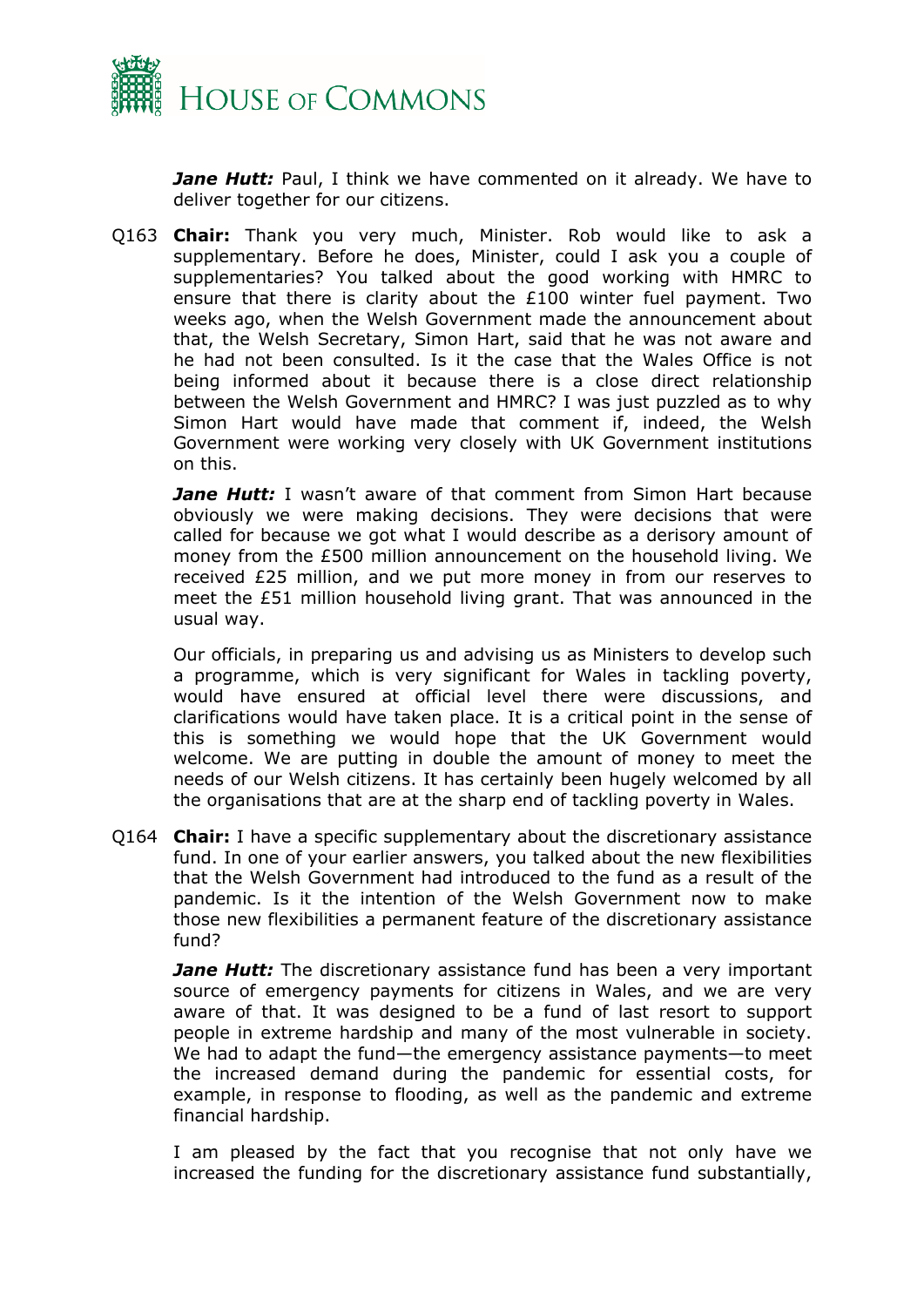

but we have introduced these flexibilities so people can apply more than once. This is something where we keep expanding it. We have expanded those flexibilities until the end of this financial year, through to the end of March, and clearly, we will be considering those additional flexibilities into the future.

I would just say that it is very important that this discretionary assistance fund helps people, particularly at the end of furlough, as well as the cut of universal credit. It also includes reintroduction of your support for offgrid clients as well. It is a considerable contribution that the Welsh Government are making, which is very particular to Wales of course.

**Chair:** Thank you very much, Minister. At the end of the financial year in March there will be a review. A decision will be taken then about whether those new flexibilities become a permanent ongoing feature. Rob Roberts, please.

Q165 **Rob Roberts:** Thank you, Chair. Minister, you mentioned earlier, in response to Ruth Jones, your disappointment about the bonus payment for care workers being taxed, and I want to clarify that. Is it the case that the Welsh Government got in touch with HMRC and the Treasury beforehand and they confirmed that it was not possible to exclude it, because you wanted to do it through the PAYE system, and it was not possible to exclude that particular thing from tax? You knew that in advance yet pressed on with it anyway and then blamed the Government for taxing it. Is that what happened?

*Jane Hutt:* We make a decision to support our social care workers and the frontline with that extra £500. Clearly, we anticipated and expected the UK Government to respect that and to ensure that people could receive that in full. That is the position. In fact—

Q166 **Rob Roberts:** However, they told you that was not possible when you pressed on anyway to blame the UK Government—is that right?

*Jane Hutt:* In fact, as far as the Welsh Government's commitment, if you recall we made a further payment, which we then had to increase over and above the £500 to £750 in order to make sure that people received that in their pockets.

Q167 **Geraint Davies:** It is good to see you, Minister. I wanted to ask you about universal basic income. First, I know you are doing a pilot. Perhaps you could describe the progress and design of that scheme and whether you have had any UK Government co-operation, and also whether it is a proper pilot of UBI given it is focused on care leavers.

*Jane Hutt:* Thank you very much, Geraint. I am very pleased to be here to give a provisional update hopefully on our basic income pilot in Wales. You will know that this is really a response to the global economic recession and also UK Government austerity policies. More recently as well, in response to the Covid-19 pandemic, there has been this resurgence in interest in asset-based approaches to welfare and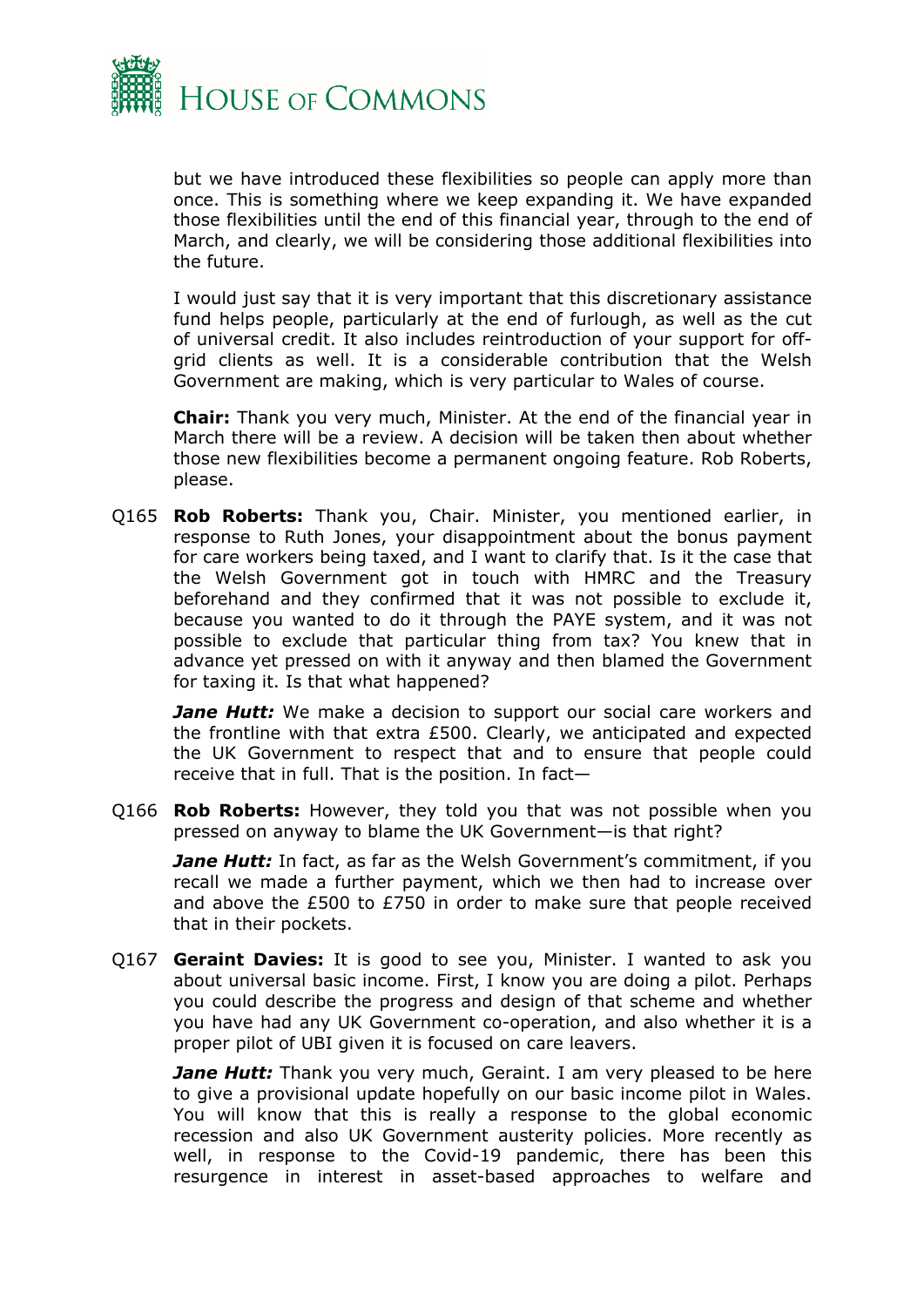

particularly to basic income schemes. As you know, we have that commitment in terms of our programme for government to pilot the use of a basic income scheme in Wales.

I hope you will see the commitment is an extension of the social wage and the bundle of progressive universalism that the Welsh Government have followed for over 20 years. It is very much a basic income pilot and the First Minister has publicly outlined our intention to involve a cohort of care-experienced young people from across Wales in the pilot.

Q168 **Geraint Davies:** Do you think this pilot, which is focused on people leaving care— Incidentally, perhaps you could comment on whether you think there will be an impact on their benefits, because we spoke a moment ago about taxing benefits and so on, but I do not know whether there is any insight on that. More generally, what insights do you think this pilot will give us about a more broad-based universal basic income? Do you think if that was done on a UK basis, we would basically have to have a basic income and then some sort of clawback from higher earners in a progressive way? What are the characteristics of a universal basic income and how fairly will that be represented in this pilot?

*Jane Hutt:* The basic income pilot, which we are considering and scoping in detail in Wales, has included consulting and understanding the least experienced of care leavers. It is very crucial that it is part of the early design of the pilot and the delivery of the pilot as well.

We are looking at a very vulnerable group of young people and the pilot would be an additional investment for care leavers in Wales, because you will be aware of the child trust fund, the council tax exemption and the establishment of St David's Day fund for care leavers. Also, it is crucial that mechanisms of any basic income scheme clearly have to be monitored, and a dynamic evaluation will be developed for this, but it does have an interface with UK Government policy—no question about that—and we continue to negotiate. I raised this recently in correspondence with the Secretary of State.

I think it is about building a model, working with experts in the field of dynamic evaluation, and learning what is working for a participant, but what we hope from this is that we would have recommendations at the end of the pilot relevant to care leavers and other groups who would potentially benefit. It is about wellbeing, isn't it? It is about empowerment, emotional resilience, and pathways into education and employment. Ultimately, it will result in potential for savings in public service spending, and I think that is where it has UK and global significance.

Q169 **Geraint Davies:** Perhaps I can ask Paul Neave a slightly technical question. If there was a universal basic income of, say, £70 and five people had it in a household, that would be about £350. That would be less than one person on the minimum wage, and there are quite a lot of households in Wales and the valleys, or whatever, who might have one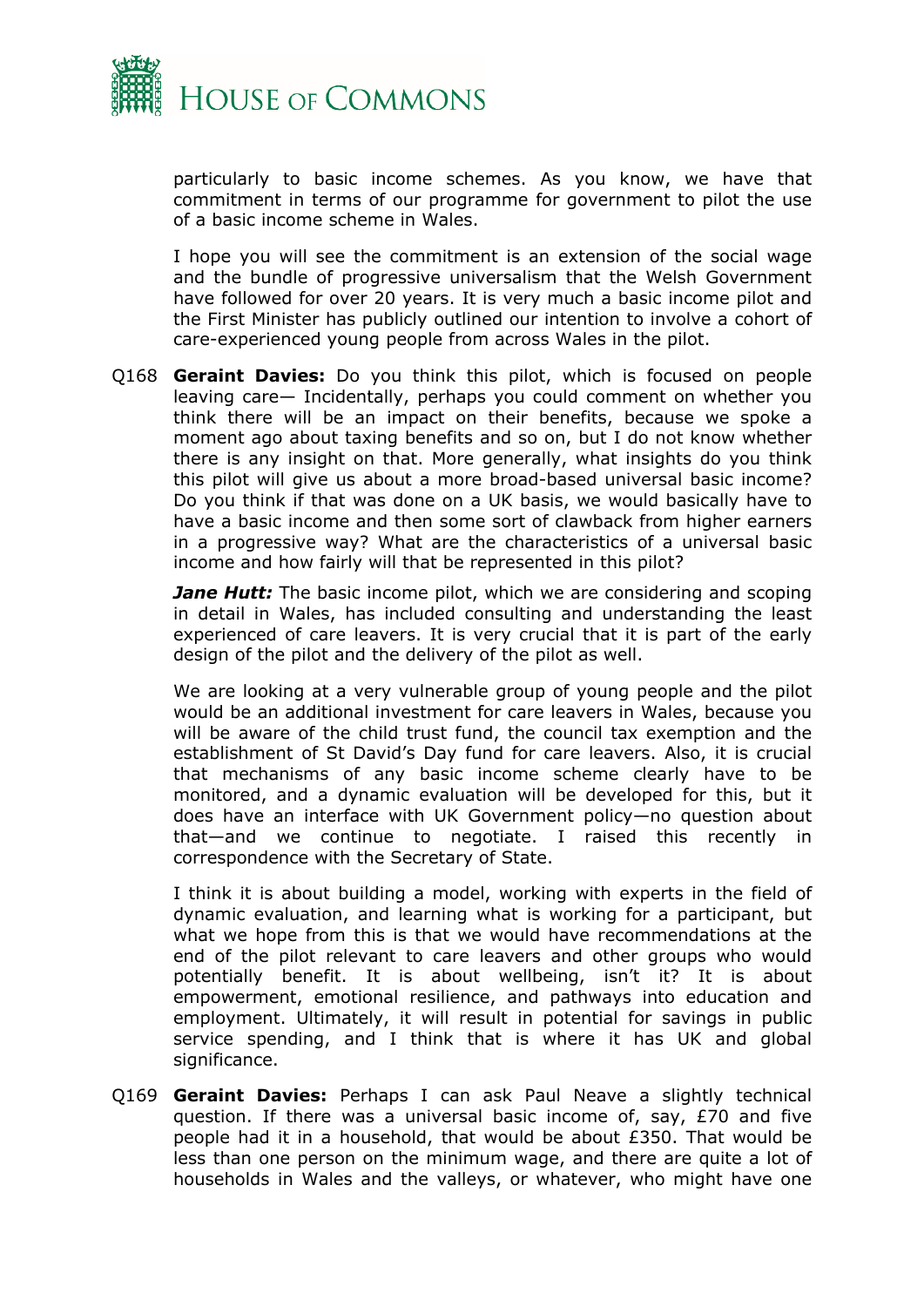

worker, like a nurse or something, who is on frozen wages, who is providing that. I wonder whether you thought it was affordability, and, together with a progressive clawback, whether this is something that can add up, because people are asking about the affordability of this. Mr Neave, are you an expert in this or not?

*Jane Hutt:* Paul is not—

**Geraint Davies:** Oh, he is not. Jane, perhaps you can respond in that case, on the affordability in how we make it work.

*Jane Hutt:* These are obviously key issues and Paul is playing his part in a cross-Government group of officials who are working on this. We are looking at this in terms of all those impacts and details, but also based very much on learning from other countries; lessons learnt from other countries that have already introduced the concept of basic income. As a Committee interested in universal basic income policy and pilots across the world, you will be interested in the Public Health Wales report that came out earlier this year—I am sure Committee members will have seen it—which gave a very good overview of basic income pilots and outcomes across the world. It is very much at the scoping level of the design of this basic income for care leavers in Wales.

The commitment is there, and it has been made clear by the First Minister, and I will be making a statement on this in due course.

Q170 **Geraint Davies:** Is it the basic idea that, if you do not have to scrabble around for zero-hours jobs in a state of distress, you have a basic income, you will have basic nutrition, you can invest in training, higher productivity and move towards a better job and, therefore, in the round it will be good for the economy as well as good for people who are at the sharp end, as you put it? Is that the idea?

*Jane Hutt:* Yes, and this is something where it goes back to my earlier points about recognising that this is about an asset-based approach to welfare. This is where we are talking about in Wales the principles that I have outlined of what we want to see as a truly social security in Wales where we are looking at prospects for a very vulnerable cohort of young people, which could enable them to then make decisions in their lives in terms of employment, education and wellbeing.

There is a lot in that Public Health Wales report about health inequalities as a result of poverty and low income, and insecurity, a lack of selfesteem and confidence. We want our care leavers to have an opportunity in terms of this basic income pilot in Wales, and I am very pleased that there is support—mostly—across parties in the Senedd in the Welsh Parliament.

A petition is being considered this week in the Senedd by the Petitions Committee and evidence is coming particularly from UBI Lab, mental health charities and the Women's Equality Network. Most importantly perhaps, I have not mentioned the quite strong support from the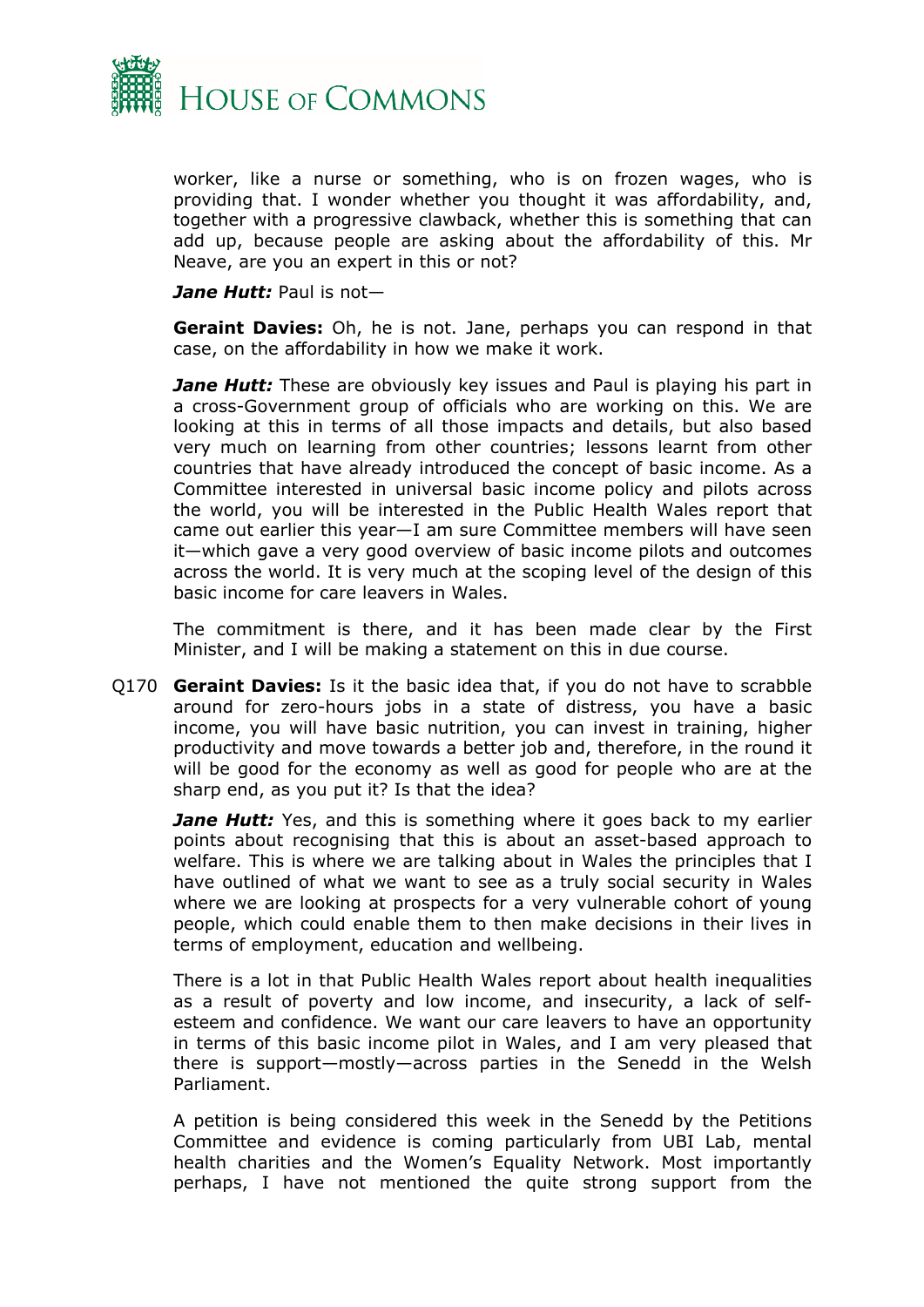

Wellbeing and Future Generations Commissioner as well. Wales is placed to take a courageous but important step forward in terms of basic income. It is about our priorities in terms of our Welsh Labour Government.

Q171 **Chair:** Thank you, Geraint. Could I ask a supplementary on this issue, Minister? We heard from one of our earlier panels in this inquiry about the pilot scheme that the Welsh Government had announced and there was consensus among those panellists that while there is a very strong case for wanting to do more for care leavers—you are absolutely right, Minister—in the specific needs and vulnerabilities of that cohort of people, what is being proposed in this pilot does not really fit with most people's understanding of what universal basic income is about. This is a targeted payment at a specific cohort of vulnerable people in our community, which there are lots of good reasons why I can see you would want to do that. Would you agree that putting this language of universal basic income around it is confusing, perhaps not helpful for this pilot scheme that stands on its own merits? I do not understand why it is being branded as a UBI pilot when it clearly is not a universal basic income scheme in any shape or form.

*Jane Hutt:* I am glad you asked that question, Stephen, because it is. We are branding it very clearly as a basic income pilot. It is a basic income pilot that the First Minister has announced. He has publicly outlined our intentions in terms of taking forward a basic income scheme in Wales. It is piloting a basic income scheme.

We have interest and support from a number of experts in the field in Wales and we will have a technical advisory committee joined from those experts, as well as the fact that in Wales we have that laboratory. Of course, yes, there are many who are saying we wanted to possibly be a universal basic income with much broader parameters, but we are clear about what we can do in terms of our priorities and resources and this particular cohort.

Can I please assure the Committee, and be very clear, as in our programme for government, that it is a basic income pilot in Wales that we will be taking forward with that cohort of care leavers in Wales? It will contribute to the global understanding of our basic income and what it can do to tackle poverty, and tackle health inequality.

Q172 **Chair:** Minister, thank you very much. That is a very helpful answer. Another quick supplementary from me if that is okay. In your earlier answer to Geraint Davies, you talked about a process of negotiation with UK Government on this when Mr Davies asked you about whether UK Government were helping to facilitate it and making sure the new payment from the Welsh Government does not affect benefits currently for existing care leavers. Can you help us understand at a deeper level what that negotiation looks like?

Are you encountering resistance from the UK Government to the idea, or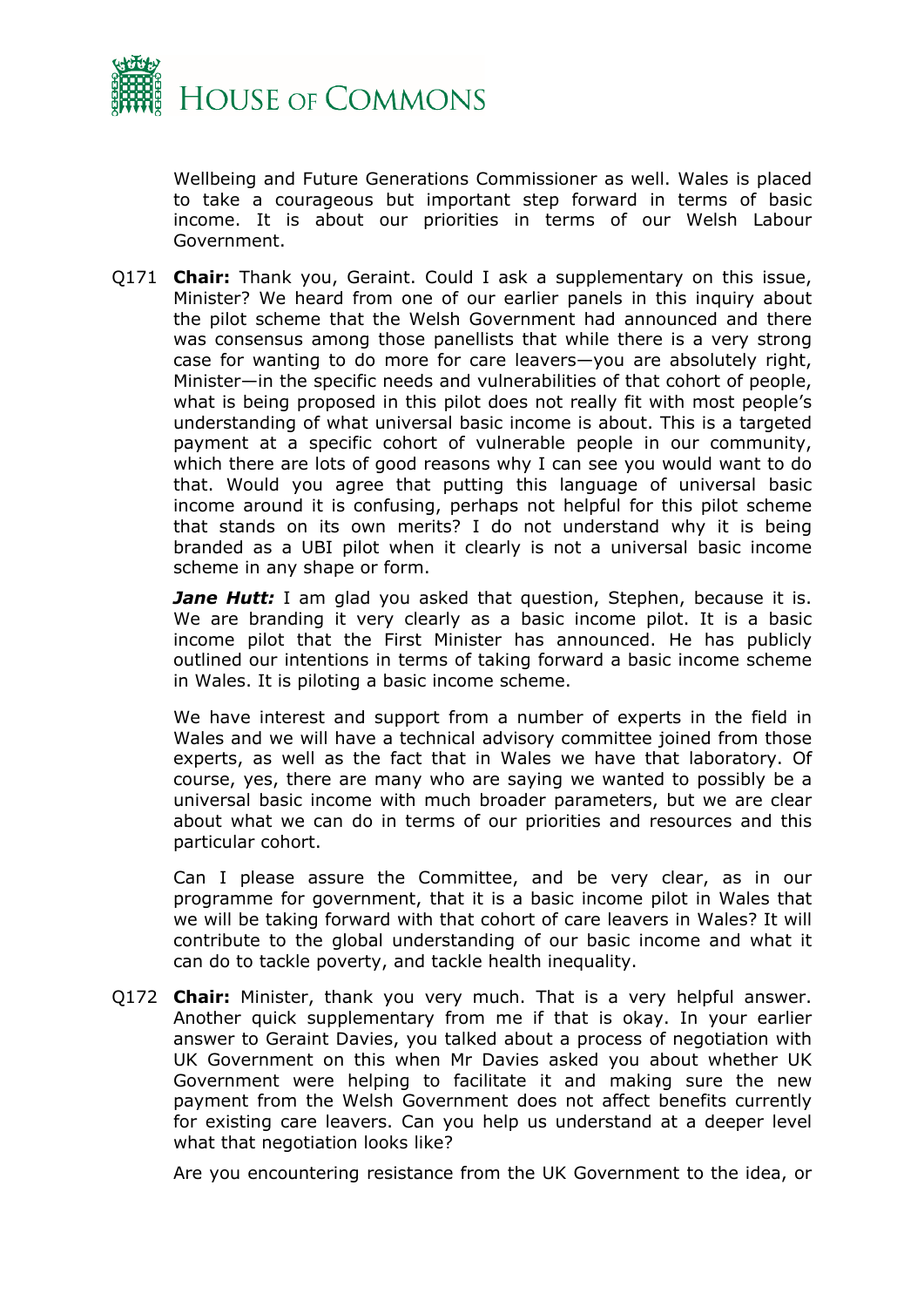

is it at the stage where they are just asking for more information? Where exactly has this discussion got to, because we are going to be hearing next week directly from the DWP Minister and we will want to push him on what exactly they are doing at their end around this pilot scheme that you have been talking about?

*Jane Hutt:* I very much hope you will be encouraging the DWP Minister to acknowledge the important contribution that this basic income pilot could make in terms of tackling poverty and inequality not just in Wales with this vulnerable group, but across the UK. There has been engagement at an official level about this in terms of the benefit, and particularly with the DWP benefit interface. I have also written to the Secretary of State calling for a meeting on this and to promote the benefits of basic income.

I know this is an important negotiation, so I will certainly be informing the Committee as soon as I can in terms of the outcome of that. I would hope this Committee would look to the fact that we have a real opportunity here for the whole of the UK. They have been trialling this in Scotland and they are going down a different route now, but we hope that you will be positive about our basic income pilot scheme in Wales with the DWP Minister.

**Chair:** Minister? Minister—

*Jane Hutt:* I will let you know if we have an update on that.

Q173 **Chair:** Minister, sorry to talk over you there but would you say that the posture of UK officials so far has been helpful and co-operative?

*Jane Hutt:* Obviously, very co-operative at an official level, but at the moment we are having to make the case.

**Chair:** That is very useful to hear. Thank you, Minister. Rob Roberts, please.

Q174 **Rob Roberts:** Thank you, Chair. Thank you, Minister. In evidence to this Committee, Minister, the gender equality charity, Chwarae Teg, said that your Welsh pilot was on a very small scale and unlikely to gather the evidence needed. The Future Generations Commissioner said that a trial of 2,500 people would cost around  $E50$  million. Given those two facts, would you not agree that your pilot is a little bit of a pointless exercise according to Chwarae Teg, and how would you respond to what it has said? I am interested in what you would cut to fund the £50 million involved.

**Jane Hutt:** I think what would be useful, Rob, is if you looked at the evidence that came to the Petitions Committee earlier this week on Monday. I am sure your Committee Clerk can share it with you. Very positive evidence from the Future Generations Commissioner, Autonomy, the Platfform mental health charity, and also the Women's Equality Network. We have a good range of witnesses there who were backing the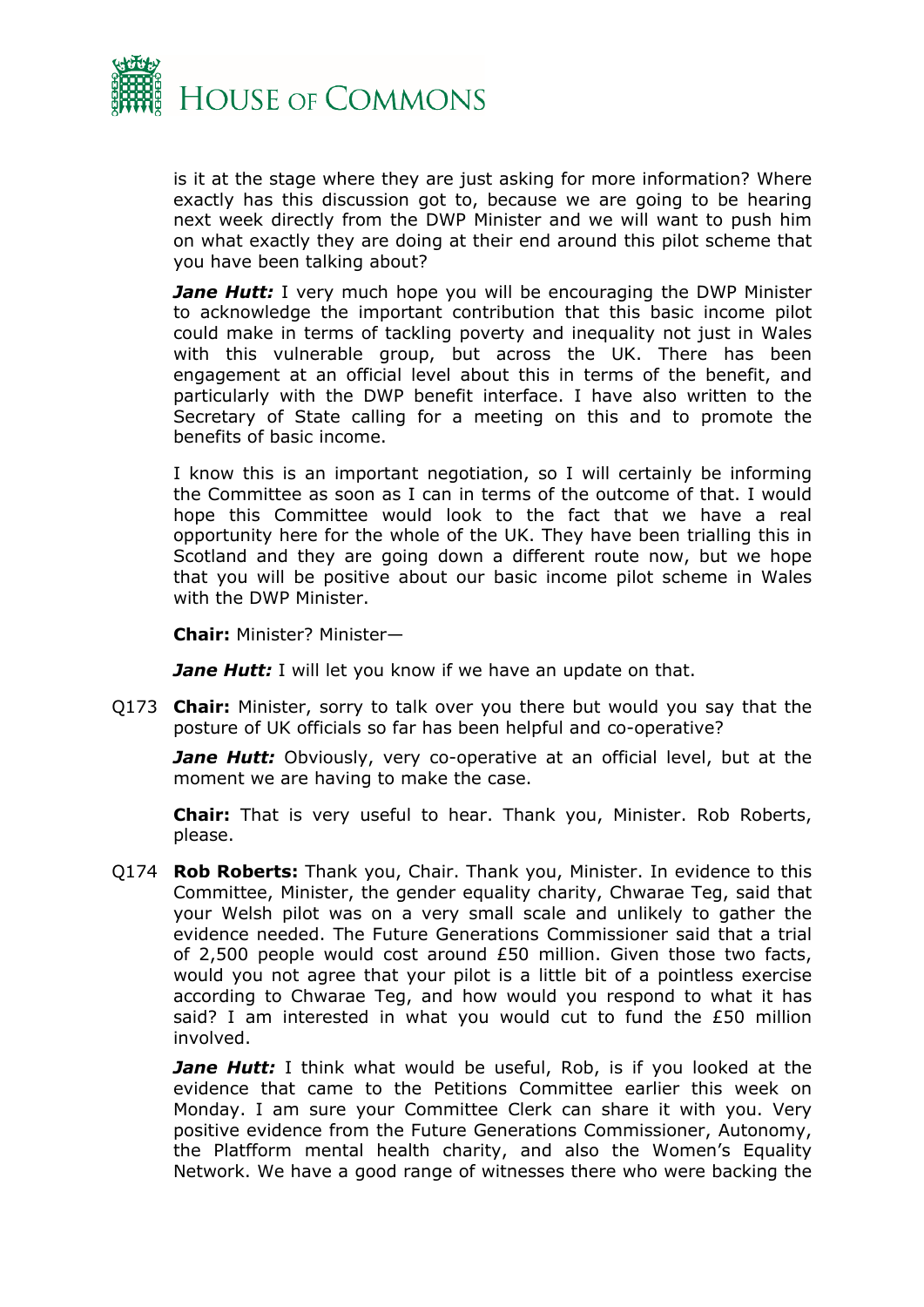

petition that backs the basic income pilot for care leavers. It wants to go further than that but is very clearly backing this as a first step.

I think you would be well advised to look at that evidence. Also, the Petitions Committee will be making a report—which I am sure it is drafting, or it may already be drafted—and it would be helpful for your Committee to look at their report to see what they feel in terms of what the Welsh Government have announced so far in terms of taking this forward.

This is a real opportunity, but also it is about a priority, yes. We are now moving into our draft budget phase. It will be published on 20 December and I am sure you will all be interested in the priorities coming through our budget—not only our programme for government, but our cooperation agreement with Plaid Cymru. We have to look at priorities. Attacking poverty in Wales was the first question from the Chair, Stephen Crabb, and we believe this is one step that we need to take. We have the courage to do it here in Wales because we have the power to do it; a basic income pilot for our care leavers in Wales who are themselves engaged in planning and preparing for it.

Q175 **Rob Roberts:** Thank you, Minister. I appreciate you making no reference at all to Chwarae Teg's quote, but that's fine.

Moving on to devolution, I am interested in what assessments the Welsh Government have undertaken of the financial and staffing implications of devolving the administration of the welfare system? I am aware that your recently agreed co-operation agreement with Plaid—which I think came into force yesterday—expressed support for the devolution of the administration of welfare, so, as well as the financial and staff implications, how does the Welsh Government intend to take that forward with Westminster?

*Jane Hutt:* This is something where quite a lot of work has already been undertaken by our officials as a result of a report undertaken by the Equality and Local Government Committee, which I am sure the Committee is aware of, undertaken by the Equality and Local Government Committee. That report was "Benefits in Wales—options for better delivery". That is what devolution of the administration of benefits is all about—better delivery. We also undertook to engage the Wales Centre for Public Policy to look at this in terms of the case for devolving administration of aspects of the benefit system, and they also reported in 2020, with a report entitled "Administrating social security in Wales". You will have seen those reports and I am sure they are being fed into you in terms of the discussions on benefits in Wales.

What is crucial is we get the financial support alongside this, and very careful consideration has to be taken as to how it would be funded in terms of any long-term change to social security. That is also very clear in the programme for government and in the co-operation agreement which says, "Such a transfer of power would need to be accompanied by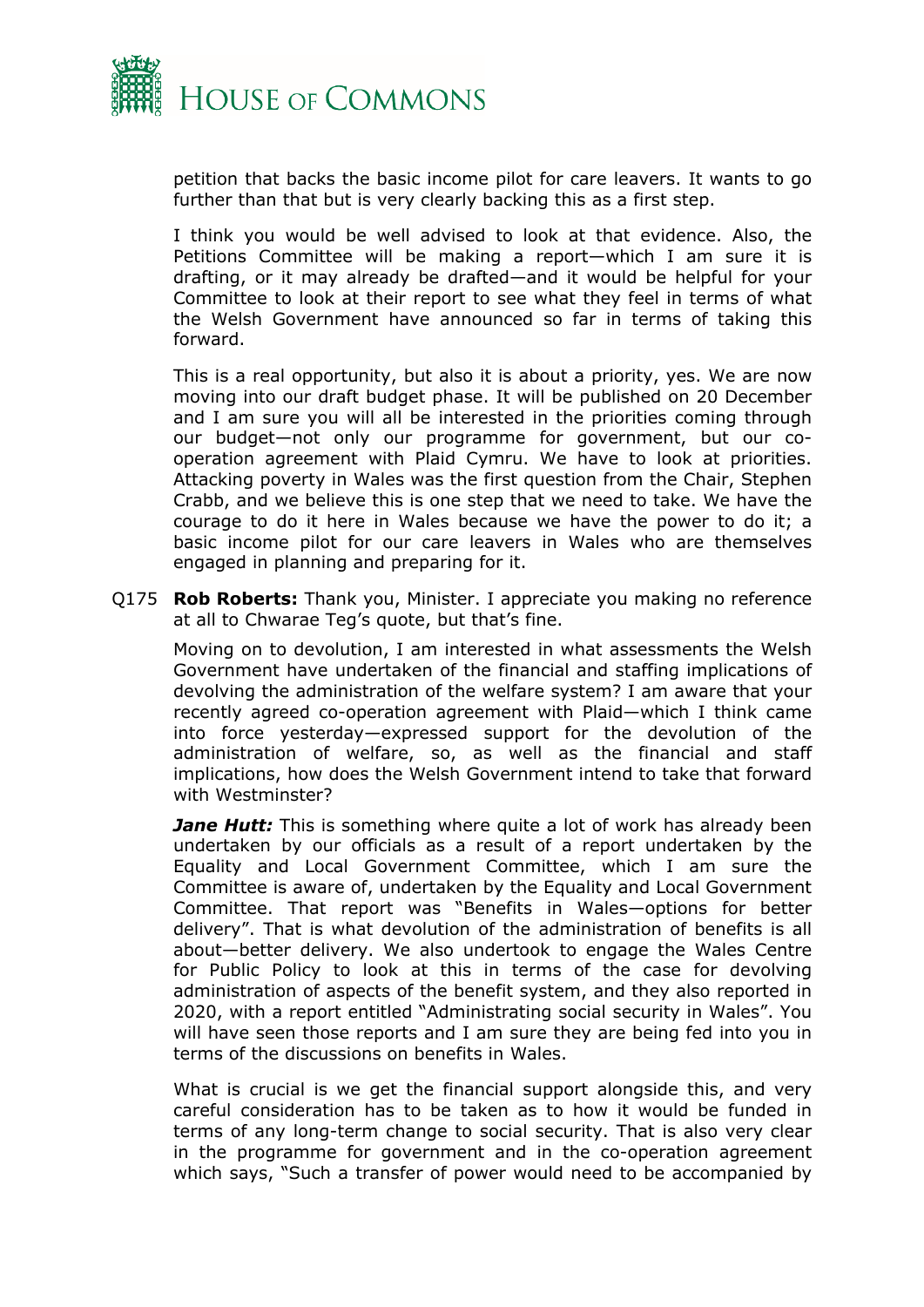

the transfer of appropriate financial support", and that is what we will start negotiating with the UK Government on in terms of taking this forward. At this stage, it is exploring the necessary infrastructure that we would need to prepare for it.

Q176 **Rob Roberts:** Understood. Thank you very much. Can you answer what lessons may have been learned from the partial devolution of social security powers to Scotland?

**Jane Hutt:** We work very closely with our Scottish colleague in terms of the devolution of social security in Scotland. Paul, I might bring you in here, because I know you have engaged on this as well in terms of the opportunities in Scotland that they have had as a result of the powers that they have, and very interested in what they have already been able to achieve in Scotland. Of course, this was looked at very carefully by our Equality and Local Government Committee when they were looking at the reports. Paul, do you have anything add to that?

**Paul Neave:** Not greatly, Minister. Just to say that, yes, we do have close conversations with our Scottish colleagues, and they are proving invaluable as a pathfinder for the devolution of our welfare benefit powers, especially when they have been taking forward their powers around benefits for disabled people.

*Jane Hutt:* I think the issue about better delivery as well is about the close links between our advice services—the single advice fund—in the delivery of our benefits, but also looking at some aspects of what Scotland has taken forward like the Scottish child payment, for example. It has given them the powers to shape benefits that meet the particular needs that they see as a Scottish Government, and we would want to have the same powers and opportunities to consider in Wales.

Q177 **Rob Roberts:** Thank you, Minister. Before I hand back to the Chair, earlier this year it was shown that Welsh pupils achieve lower scores in international tests than pupils in the other three nations, and by the age of 15 the reading ability of pupils in Wales is about six months behind the rest of the UK. In relation to health, against a target of 95% of patients to be seen within four hours in A&E, we are at 68% in Wales.

*Jane Hutt***:** This is not relevant.

**Chair:** Sorry, we are running out of time.

**Rob Roberts:** I am just exploring, with respect, the fact that the Minister has mentioned better delivery a number of times and, given that the Government are falling behind in the UK in every other measurable way, why would it be appropriate to give extra powers to Wales so it can make Welsh life worse in another area?

*Jane Hutt:* Can I take the opportunity—as you have mentioned powers and what we are doing in Wales—to say how proud we are of our record on delivering free school meal provision for pupils in Wales, and we are